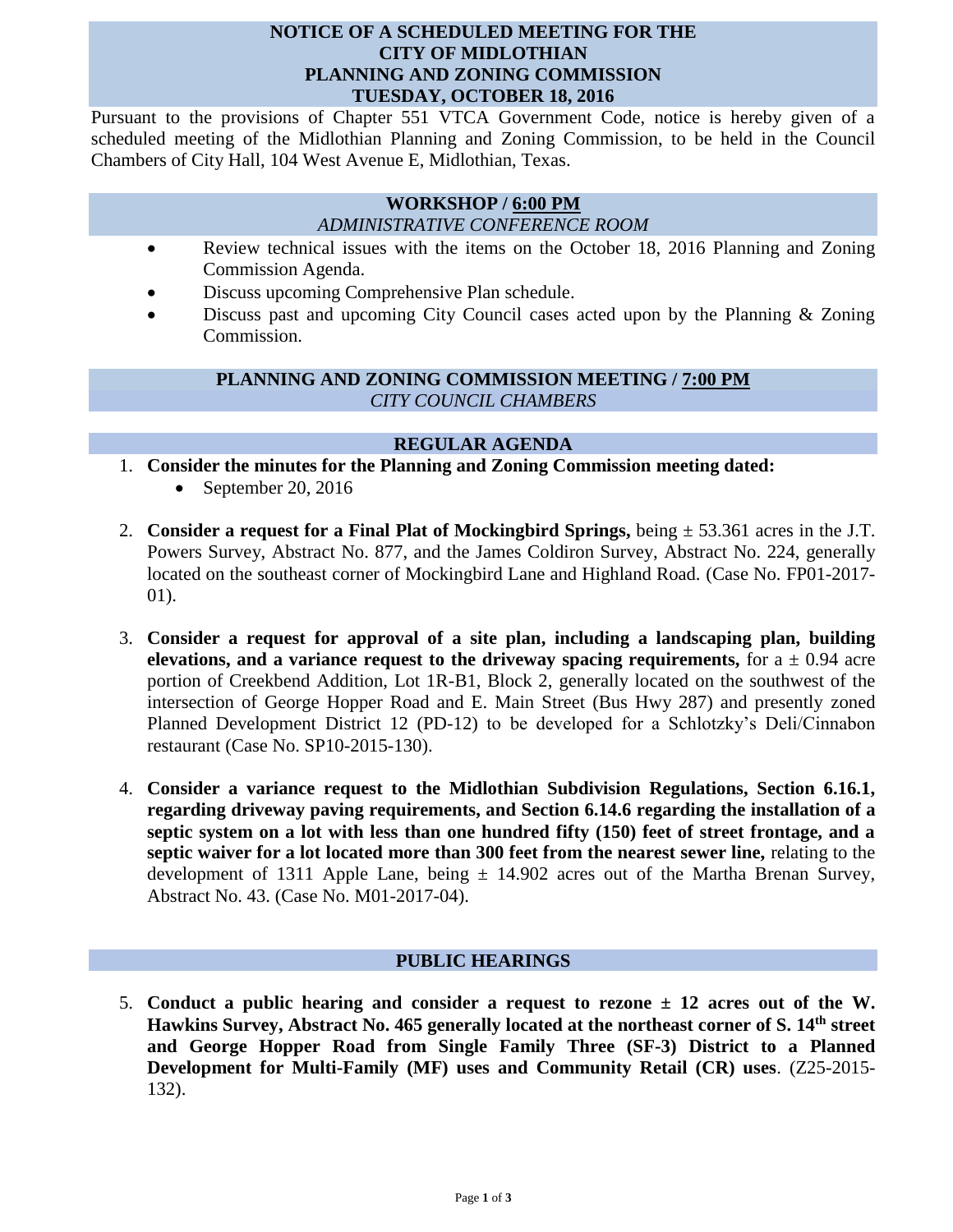- 6. **Conduct a public hearing and consider a request to rezone ±1.59 acres out of the Martha Brenan Survey, Abstract No. 43, and located at 3851 FM 663 from Agricultural (A) District to Commercial (C) District and to amend Ordinance No. 2013-42, establishing a Specific Use Permit (SUP) for a mini storage warehouse facility to incorporate said ±1.59 acres into the scope of said SUP**. (Z02-2017-03).
- 7. **Conduct a public hearing and consider a request to amend development standards for Planned Development District No. 28 established by Ordinance No. 2006-37** relating to the development and use of  $\pm$  55.5670 acres out of the Benjamin G. Garvin Survey, Abstract No. 396, generally located on the north side of Mount Zion Road, east of Sudith Lane (Shady Valley Estates) (Case No. Z22-2015-127).
- 8. **Conduct a public hearing and consider a request to rezone ± 1.6761 acres** located in the Town Centre at the Meadows, Lots 2 and Part of Lot 1 generally located at 114 Roundabout Street from Planned Development No. 6 (PD-6) to Planned Development District for Community Retail (CR) and General Professional (GP) uses, including an animal hospital/veterinarian clinic. (Z01-2017-02).
- 9. **Conduct a public hearing and consider an amendment to Section 100 (Definitions)** of the City of Midlothian Zoning Ordinance by revising the definition for a "Truck Stop". (Case No. OZ02-2015-115).
- 10. **Conduct a public hearing to consider an ordinance amending Section 1.48 (Zoning & Permits on Newly Annexed Territory)** of the City of Midlothian Zoning Ordinance relating to the designation of zoning districts for newly annexed areas in conformance with the Future Land Use Map of the city's current Comprehensive Plan document (Case No. OZ01-2017-10).
- 11. **Conduct a public hearing and consider an ordinance amending the City of Midlothian Subdivision Ordinance,** specifically Section 4.14 (Final Plats), Section 5.10 (Inspection), Section 6.11 (Street Standards), Section 6.12 (Alleys), Section 6.14 (Lots), and Section 7.13 (Variances) relating to the authority of the Planning and Zoning Commission and City Council to review and act on certain variance and waiver requests to the Subdivision Ordinance. (Case No. OS01-2017-13).
- 12. **Conduct a public hearing and consider an ordinance amending the City of Midlothian Zoning Ordinance,** specifically Section 1.09 (Plat Required Prior to Building Permit), Section 1.42 (Duties of the City Council), Section 3.5401 (Landscaping Requirements for Single Family Residential Uses, attached and detached), Section 3.5402 (Landscaping Requirements for Multifamily Uses. apartments, triplex, four-plex, townhomes, etc.), Sections 3.5502 and 4.5504 (Procedure for Determining Alternative Exterior Materials), Section 4.5205 (Off-street Loading / Dumpster Screening), Section 4.5602 (Off-street Parking Requirements), Section 4.5605 (Driveway Spacing and Design), Section 4.5841 (Signs located in General Professional (GP), Community Retail (CR), or Commercial (C) Districts), Section 4.5844 (Signs Located in Light Industrial (LI), Medium Industrial (MI), Heavy Industrial (HI) districts), Section 5.112 (Revisions of the Site Plan and Development Schedule), Section 5.213 (Criteria for Residential Uses in the CBD) and Section 100.200 (Masonry Definitions) relating to the authority of the Planning and Zoning Commission and City Council to review and act on certain variance and waiver requests to the Midlothian Zoning Ordinance. (Case No. OZ02-2017-11).